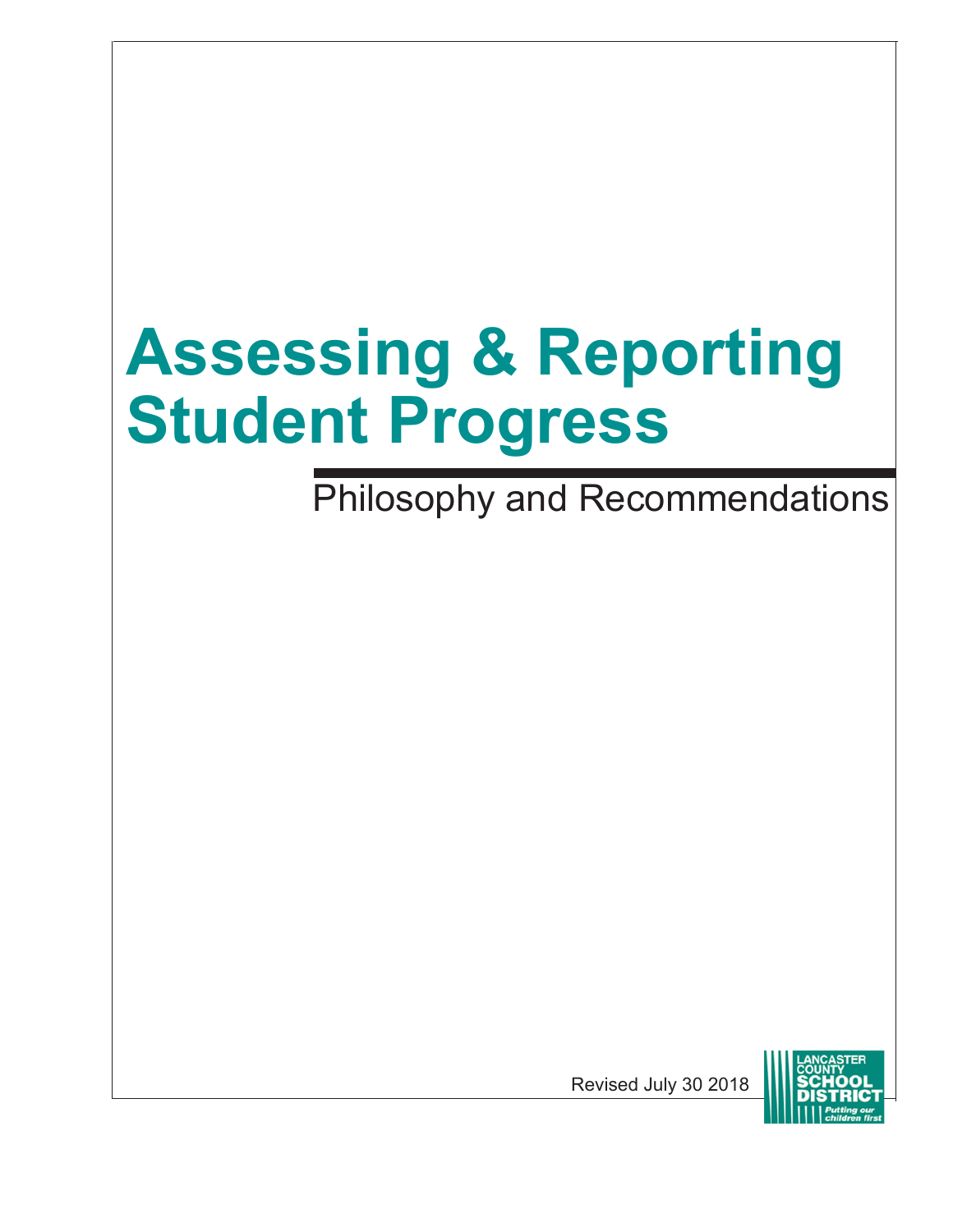## **Introduction**

**Ron Edmonds, Larry Lezotte, and Wilbur Brooker, pioneers in the Effective Schools Movement,** identified seven characteristics common to schools that are successful in producing high levels of achievement for all students. Their research is continuously updated, is focused on learning for ALL, and remains valid and reliable. More than 30 years of subsequent research has confirmed the findings of the original research.

- $\blacklozenge$  Effective schools have a safe and orderly environment that supports optimal student achievement.
- $\triangle$  Effective schools hold high expectations for all students.
- $\blacklozenge$  Effective schools clearly articulate and commit to the mission of the school.
- $\blacklozenge$  Effective schools promote a positive school climate that supports optimal student achievement.
- $\blacklozenge$  Effective schools frequently monitor and report student progress and adjust instruction.
- $\blacklozenge$  Effective schools value and nurture strong positive partnerships between school and home.
- arents learn of their child's progress in a variety of ways, including:
- $\blacklozenge$  Home reports summarizing the student's performance on the South Carolina College-and Career-Ready Assessments (SC READY) for English Language Arts (ELA) and Mathematics for students in grades three

I t is important that the information parents receive be consistent across sources or a reasonable explanation provided in instances of discrepancy.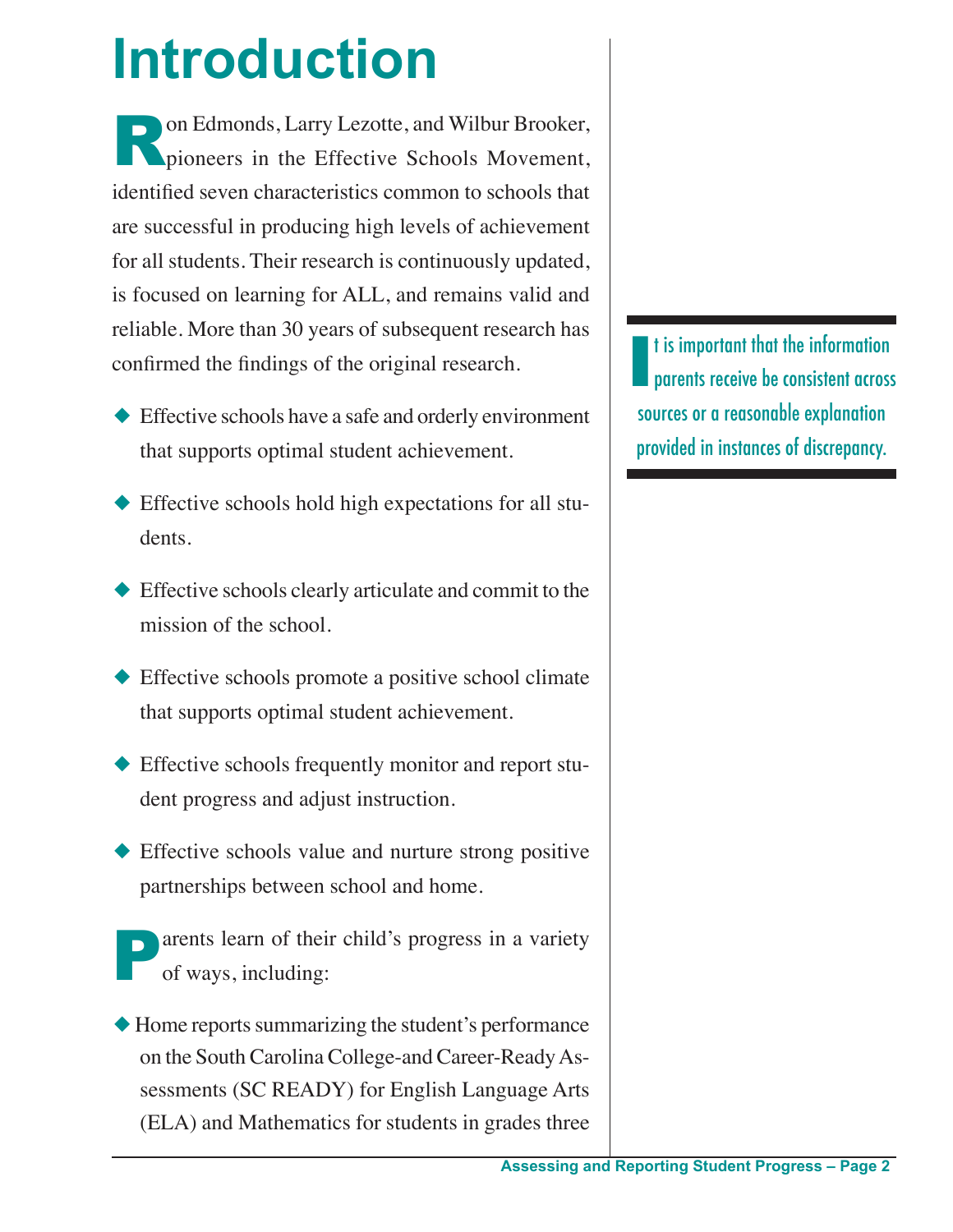through eight and The South Carolina Palmetto Assessment of State Standards (SCPASS) a statewide assessment administered to students in grades four through eight

- $\blacklozenge$  Home reports summarizing the student's performance on other standardized test(s)
- $\blacklozenge$  Progress reports and report cards issued by the classroom teacher(s)
- $\bullet$  Conferences with the child's teacher(s) and, in some cases, the student
- $\blacklozenge$  Letters, notes, emails and/or phone conversations initiated on an as-needed basis by the parent or the teacher

I t is important that the information parents receive be consistent across sources or a reasonable explanation provided in instances of discrepancy. A study of the relationship between standardized test scores and classroom grades in English Language Arts, and Mathematics for Lancaster County students in 1999-2000 revealed that the percentage of such students varies widely from school to school within the district. It was of particular concern that there were a number of district students scoring below expectations on standardized tests who have historically earned high classroom grades on a consistent basis.

n analysis of data by school indicated that, of the students in grades three through five who scored below basic on the state end-of-year assessment, the percentages of those earning grades of A or B for the year ranged from 10 to 52 in reading, from 8 to 60 in

I t is of particular concern that there are a number of district students scoring below expectations on standardized tests who have historically earned high classroom grades on a consistent basis.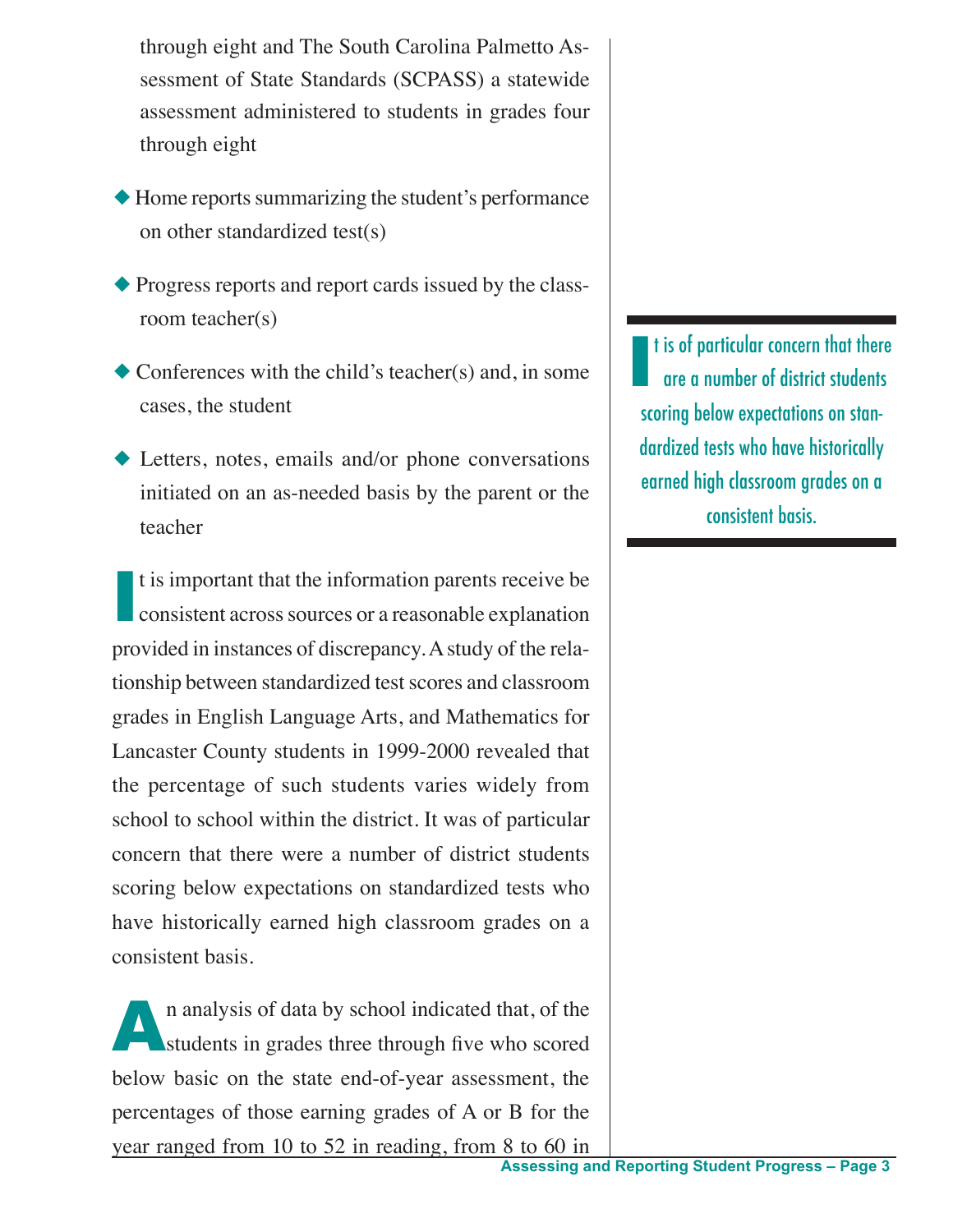English Language Arts, and from 6 to 48 in Mathematics. A similar analysis at the middle school level resulted in percentages ranging from 3 to 50 in English Language Arts and from 3 to 42 in Mathematics.

These outcomes are somewhat alarming, given the fact that teaching and learning are based on the same academic standards at all schools. Arguably, if teachers are addressing the standards with the required degree of rigor and appropriate expectations for student performance, using research-based instructional strategies, protecting instructional time, and assessing student learning through a variety of meaningful assessment techniques, classroom grades should reflect the results of those practices. The disparity in classroom grades across schools and the significant dissimilarity between classroom grades and standardized test scores are difficult to understand or defend. This information proved that a systemic approach was necessary in order to allow equitable access for our students to succeed. As a result, the document, *Assessing and Reporting Student Progress: Philosophy and Recommendations*, was created.

I n her book entitled *Data Analysis for Comprehensive Schoolwide Improvement* (1998), Victoria Bernhardt suggests four categories of measures which schools should consider in the system for monitoring progress and evaluating effectiveness: student demographics, student achievement, community perceptions and school processes. Practices related to monitoring student progress and reporting it meaningfully to parents are among the most significant of school process issues.

rguably, if teachers are addressing the standards with the required degree of rigor and appropriate expectations for student performance, using research-based instructional strategies, protecting instructional time, and assessing student learning through a variety of meaningful assessment techniques, classroom grades should reflect the results of those practices.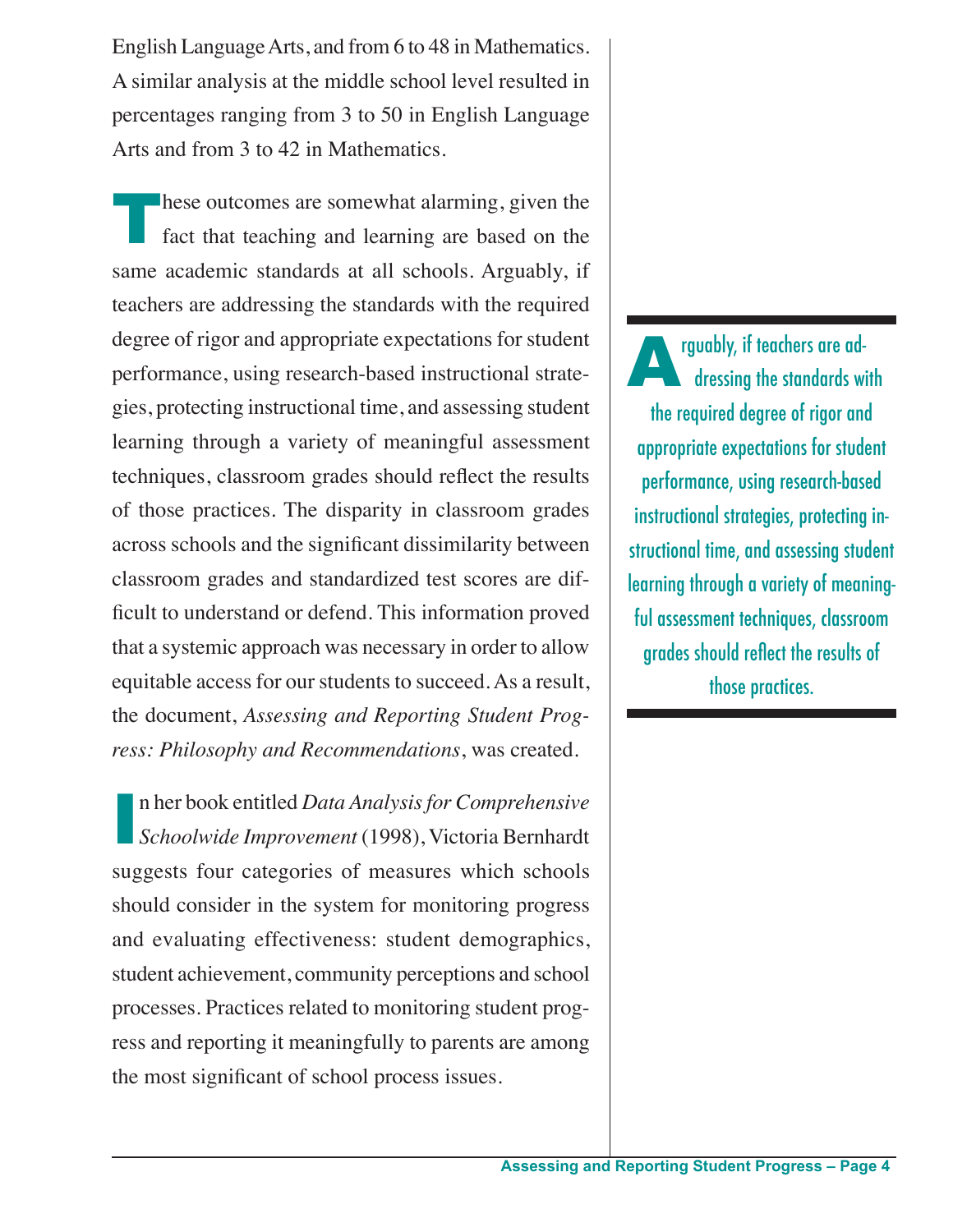**Research indicates that the practice of assigning letter grades is still the most frequently used way** of reporting students' progress in the classroom. In a 1989 study that involved over 800 randomly selected school districts, Robinson and Craver concluded that districts stress varying elements in their grades. While all districts stressed academic achievement, some districts also included other elements such as effort, behavior, attendance, and/or cooperation.

The Robinson-Craver study was done using the official policies of school districts. In a separate study, the Mid-Continent Regional Educational Laboratory (McREL) polled individual teachers on the questions of interest.

An analysis of data related to grading practices clearly demonstrates significant discrepancy in the factors as well as the weighting of factors included in student classroom grades.

*In effect, grades given by one teacher might mean something entirely different from grades given by another teacher, even though the teachers preside over two identical classes with identical students who are assigned identical work.* –Marzano and Kendall, 1996

Robert Linn and Norman Gronlund (1995) noted **that letter grades are likely to be most meaningful** and useful when they represent achievement only, and offered 10 guidelines for effective classroom grading:

**Practices related to monitoring** student progress and reporting it meaningfully to parents are among the most significant of school process issues.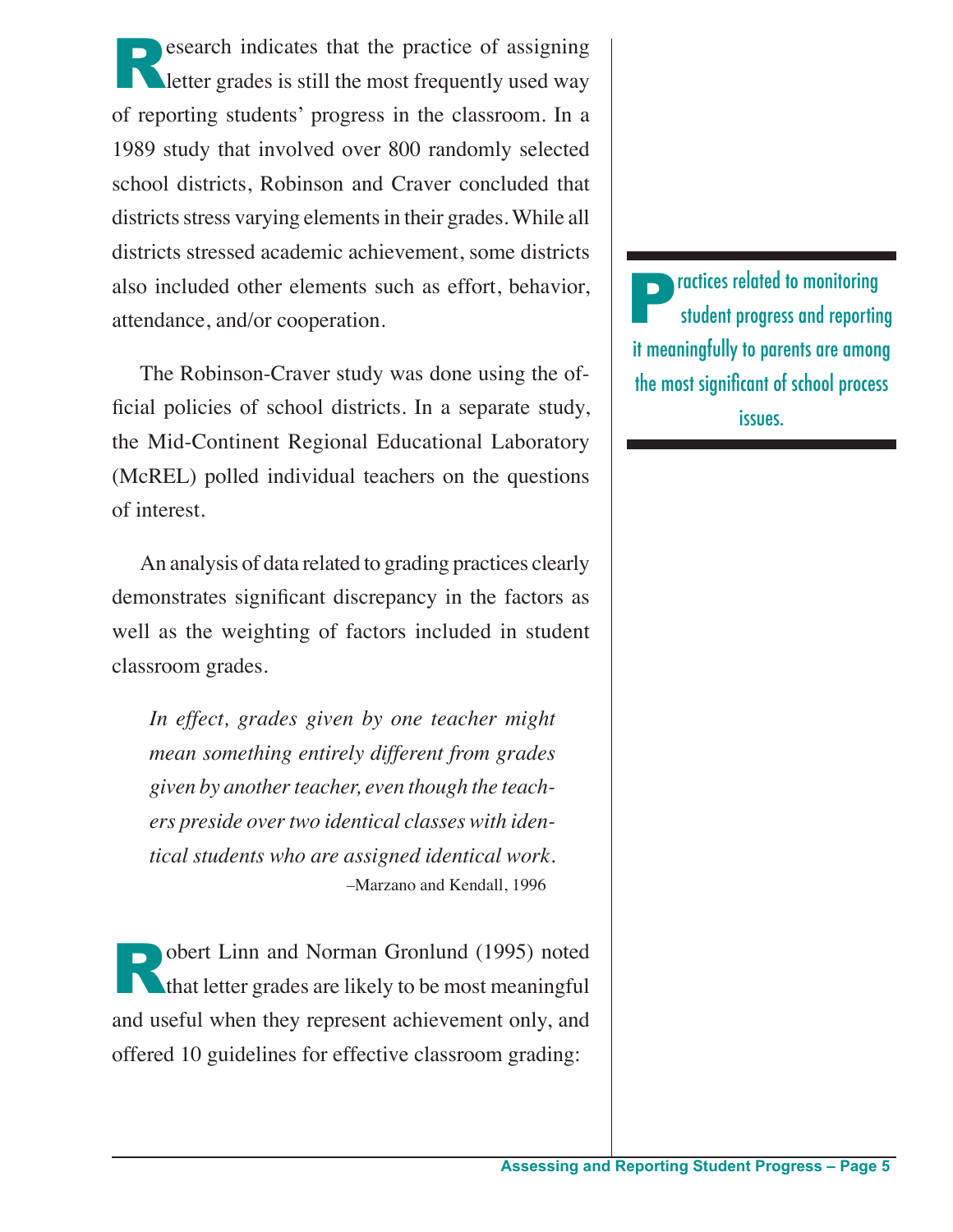- $\blacklozenge$  Describe grading procedures to students at the beginning of instruction.
- $\blacklozenge$  Make clear to students that the course grade will be based on achievement only.
- $\blacklozenge$  Explain how other elements (effort, work habits, personal characteristics) will be reported.
- $\blacklozenge$  Relate the grading procedures to the intended learning outcomes (academic standards).
- $\blacklozenge$  Obtain valid evidence as a basis for assigning grades.
- $\blacklozenge$  Take precautions to prevent cheating on tests and other assessments.
- $\blacklozenge$  Return and review all test and assessment results as soon as possible.
- $\blacklozenge$  Properly weight the various types of achievement included in the grade.
- $\bullet$  Do not lower an achievement grade for tardiness, weak effort, or misbehavior.
- $\blacklozenge$  Be fair. Avoid bias, and when in doubt (as with a borderline score), review the evidence. If still in doubt, assign the higher grade.

etter grades are likely to be most meaningful and useful when they represent achievement only.

– Robert Linn and Norman Gronlund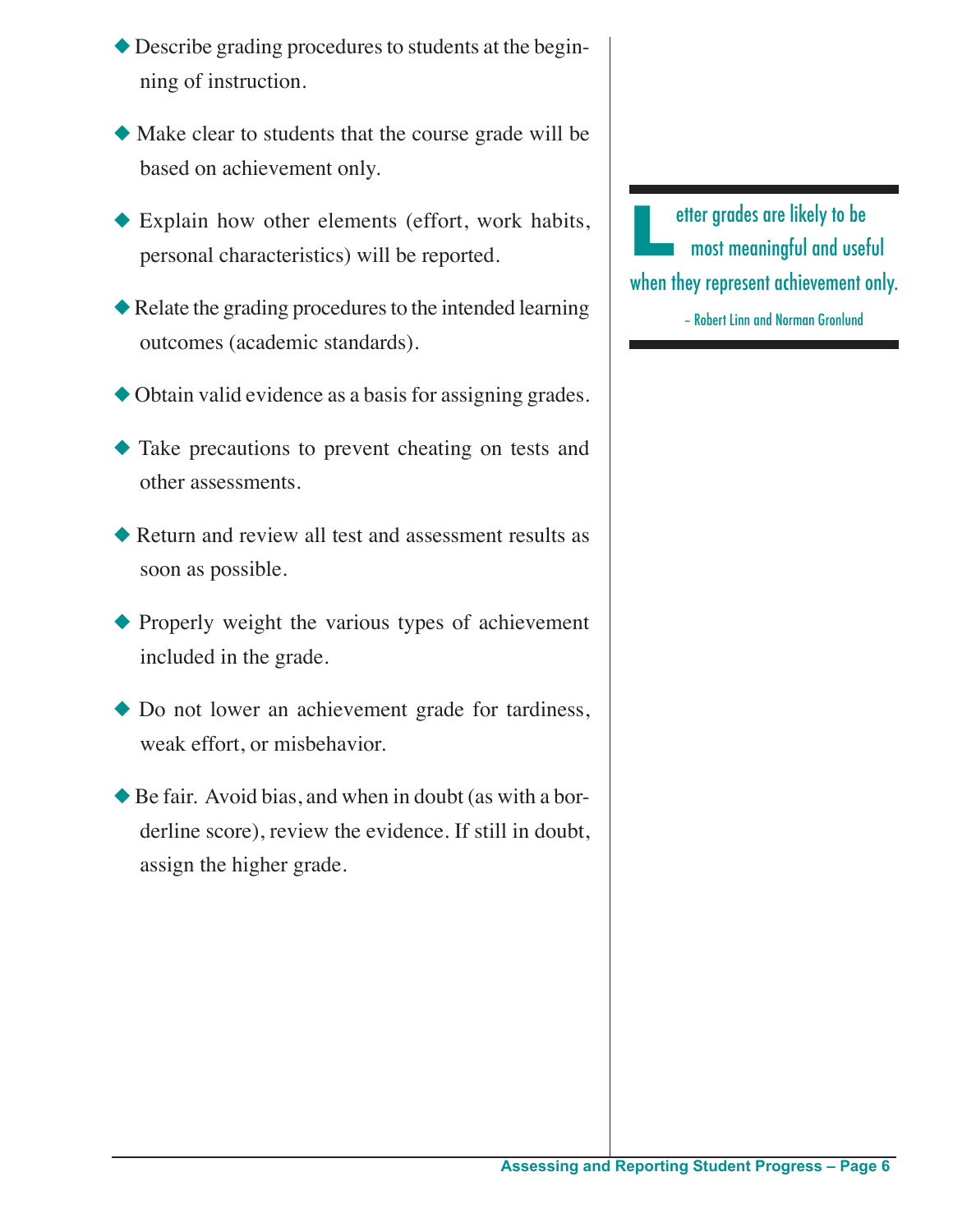## **Recommendations**

In light of the above discussion, the district recommends the following guidelines for assignment of classroom grades district wide and at respective instructional levels. n light of the above discussion, the district recommends the following guidelines for the

- Report student progress on the basis of academic achievement only; address effort, behavior, and/or attitude on the comments section of the report card or through a parent conference or other parent contact.
- $\triangle$  Assign a grade of "A" only in situations where the student has clearly demonstrated a high level of performance on the appropriate grade level standards.
- $\triangle$  Assign a grade of "B" only in situations where the student has demonstrated significant progress toward mastering appropriate grade level standards.
- $\blacklozenge$  Use data to determine appropriate interventions and to prescribe academic assistance for individuals and groups of students; avoid using prior year data as an influencing factor in the assessment of a student's current work.
- $\blacklozenge$  Assure that grades are derived from a variety of assessment types and formats.
- $\blacklozenge$  Emphasize the development and use of rubrics that address the criteria under which projects, presentations, essays and other classroom assignments will be evaluated.
- $\blacklozenge$  Incorporate the use of rubrics into the classroom assessment process on a regular basis; review the rubric with students prior to the assessment. This should be the same rubric that is used to evaluate the assignment.
- $\blacklozenge$  Assure that homework is a meaningful, logical extension of classroom instruction and is viewed by teachers, students, and parents as an instructional tool rather than an assessment instrument.
- $\blacklozenge$  Adopt a parent-teacher conference format in which the student serves as the conference leader by discussing, reflecting on, and sharing insights regarding his or her academic work.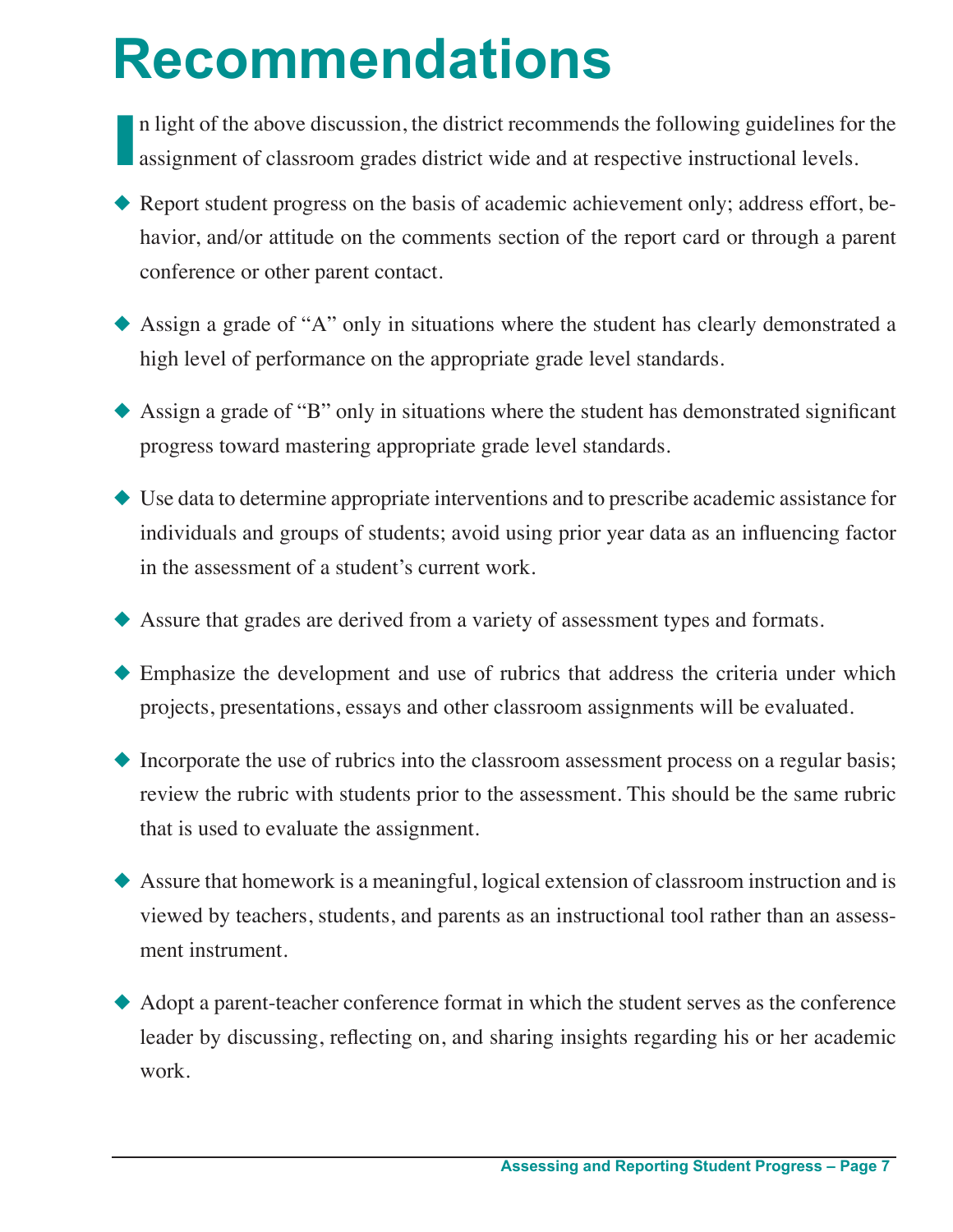### **Elementary Schools**

#### ◆ Grades K-1

 $\vee$  Report student progress, using the following indicators:

- Meeting (3) I am meeting age and grade-level expectations without support.
- **•** Developing (2) I am making progress but still need support.
- Needs improvement (1) I am not meeting age and grade-level expectations. I need lots of support.
- $\vee$  Use district/state numerical grading scale starting at the beginning of second grade.

#### **<u>Grades 2-5</u>**

 $\vee$  Use the following indicators to report student progress

#### **Example Serge Serge Server Server Server Server Server Server Server Server Server Server Server Server Server Server Server Server Server Server Server Server Server Server Server Server Server Server Server Server Serve**

- $\vee$  A teacher must provide students in each class a minimum number of chances for grades each grading period, depending on the grade level.
- $\vee$  Base grades on at least 12 separate assessments/assignments each nine weeks in Mathematics and ELA. Base grades on at least 9 separate assessments/assignments each nine weeks in Science and Social Studies.
- $\blacktriangleright$  Assign no grade lower than 50 at the end of a grading period. Grades should be recorded as earned by each student and subsequently adjust the average at the end of each grading period.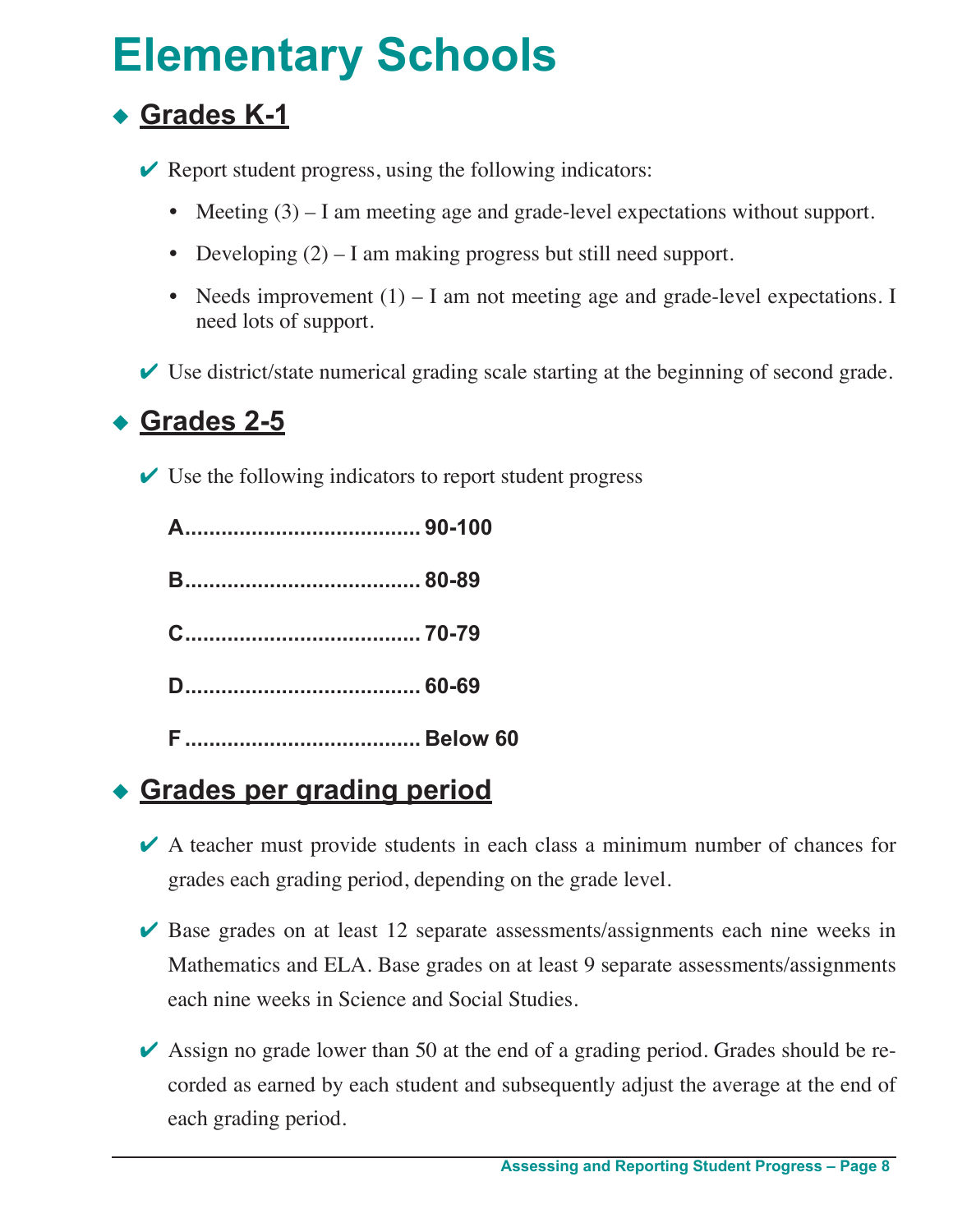- $\triangleright$  For grades 2-5, a minimum of 5 grades in ELA and Mathematics and a minimum of 4 grades in Science and Social Studies should be included on the Interim Report. Interim Reports must be sent to parents halfway through each grading period.
- $\triangleright$  Parent-Teacher Conferences should be for 100% of students in the fall and the spring. Students working below grade level may require additional conference time.

#### **Euidelines for honor roll**

- $\vee$  Use only academic area grades (English Language Arts, Mathematics, Science, Social Studies) to determine honor roll eligibility.
- $\triangledown$  Implement school-based recognition programs to celebrate student accomplishments in non-core areas.

#### ◆ **Defined Program Grades K-5**

- $\triangleright$  Instruction in the subject areas shall be scheduled for each student for a minimum of 1800 minutes or 30 hours per week including lunch, or the equivalent time on a yearly basis.
- $\vee$  On an average school day, the schedule should strive to meet the following instructional guidelines. Integrated units may be employed to satisfy these recommendations.
	- English Language Arts 120 minutes
	- Mathematics 90 minutes
	- Science 30 minutes
	- Social Studies 30 minutes
	- Art 45 minutes per week
	- Music 45 minutes per week
	- Physical Education/Health

 – 150 minutes of physical activity and physical education per week (60 minutes of PE/90 minutes of physical activity/a certified dance instructor may account for 1/4 of the minutes for physical education)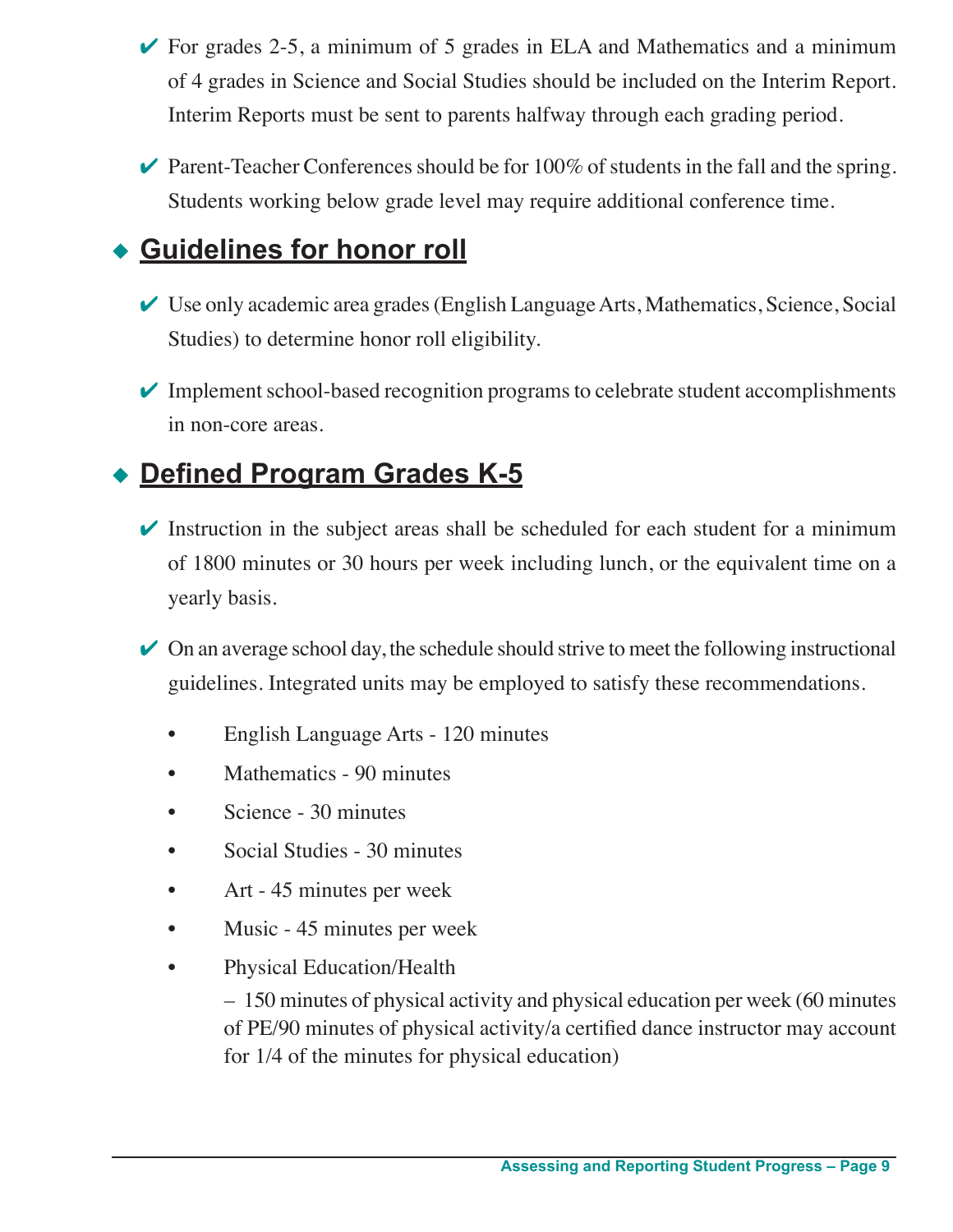$\triangleright$  As outlined by the South Carolina Department of Education in conjunction with the South Carolina Board of Education, all students in grades K-12 must have 180 instructional days of school.

#### <u>◆ Honors</u>

- $\vee$  Celebration of Excellence an event recognizing students who have maintained all "A" averages during elementary school.
- $\vee$  Principal's Choice Awards
- $\vee$  School-Based Awards Ceremonies
- $\blacktriangleright$  Fifth-Grade Celebration

#### ◆ Homework

 $\blacktriangleright$  Homework will be assigned at the teacher's discretion in collaboration with administration and used to reinforce what is being taught in the class. Reading may be assigned daily because research suggests that it improves student achievement.

#### ◆ Re-testing

 $\vee$  Re-testing will be allowed at the discretion of the grade-level team in collaboration with the administration.

#### **Make-ups**

 $\triangleright$  Students will have the number of days absent plus one additional day in order to make up work.

#### u **Academic Extra Credit**

Academic Extra Credit will be allowed at the discretion of the grade-level team in collaboration with the administration.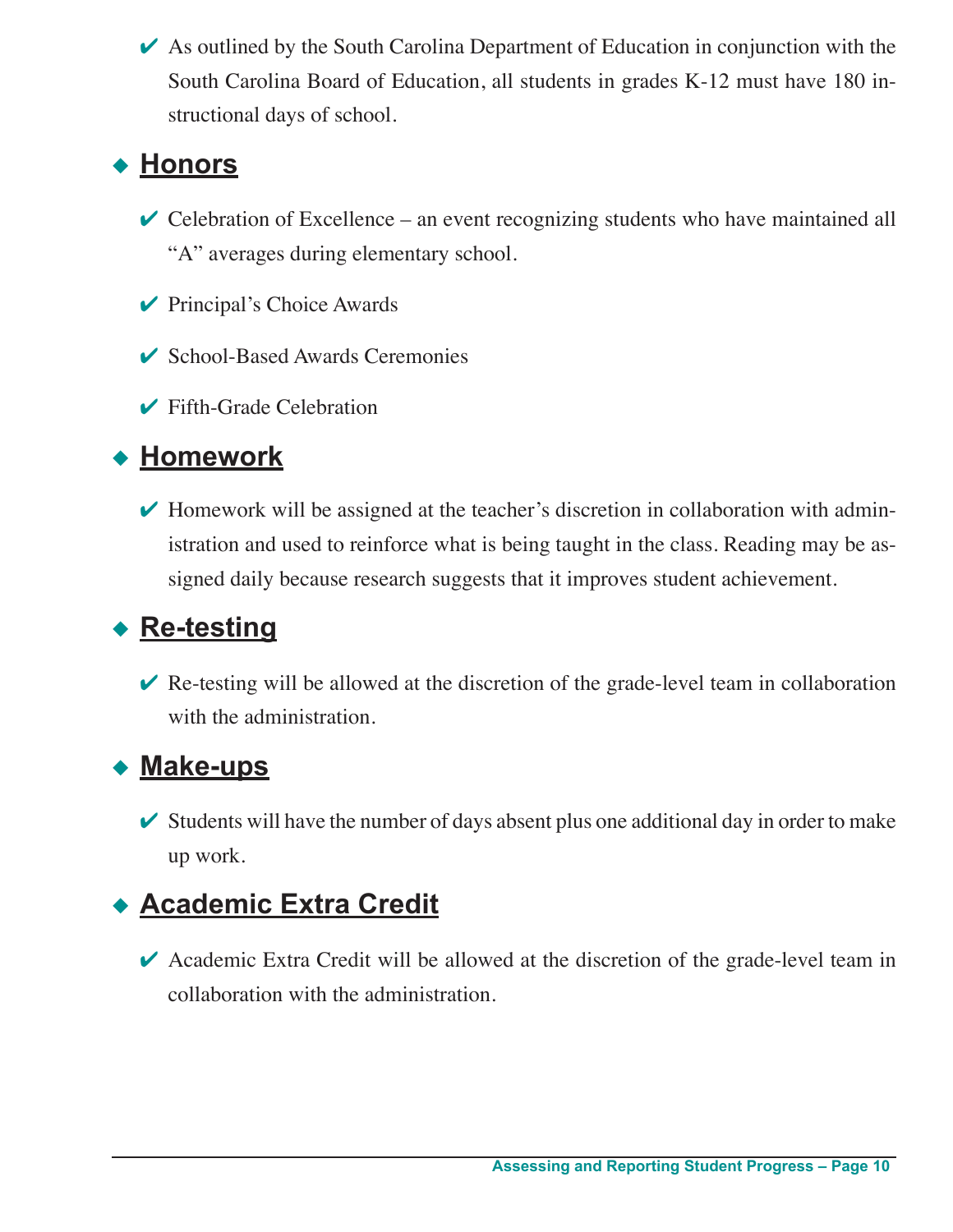### **Middle Schools**

#### **Grading scale**

 $\vee$  Use the following indicators to report student progress

#### **Example Sergading period**

- $\vee$  A teacher must provide students in each class a minimum number of chances for grades each grading period, depending on the grade level.
- $\blacktriangleright$  Base grades on at least 12 separate assessments/assignments, regardless of weighting, each nine weeks in each core subject.
- $\blacktriangleright$  Administer benchmark assessments in December and weight them 3% of the nine weeks.
- $\triangleright$  For unit-bearing courses, weight each end-of-course test 20% of the student's final grade and each final exam 10% of the student's final grade; the exams should be cumulative.
- $\triangleright$  For non-unit-bearing courses, weight each final exam as 10% of the student's final grade.
- $\triangleright$  Assign no grade lower than 50 at the end of a grading period. Grades should be recorded as each student earned and subsequently adjusted at the end of each grading period.
- $\vee$  Use grades in all courses to determine honor roll eligibility.
- $\triangleright$  For unit-bearing courses, assign no final average lower than 50 for the grading period for the first half of the course.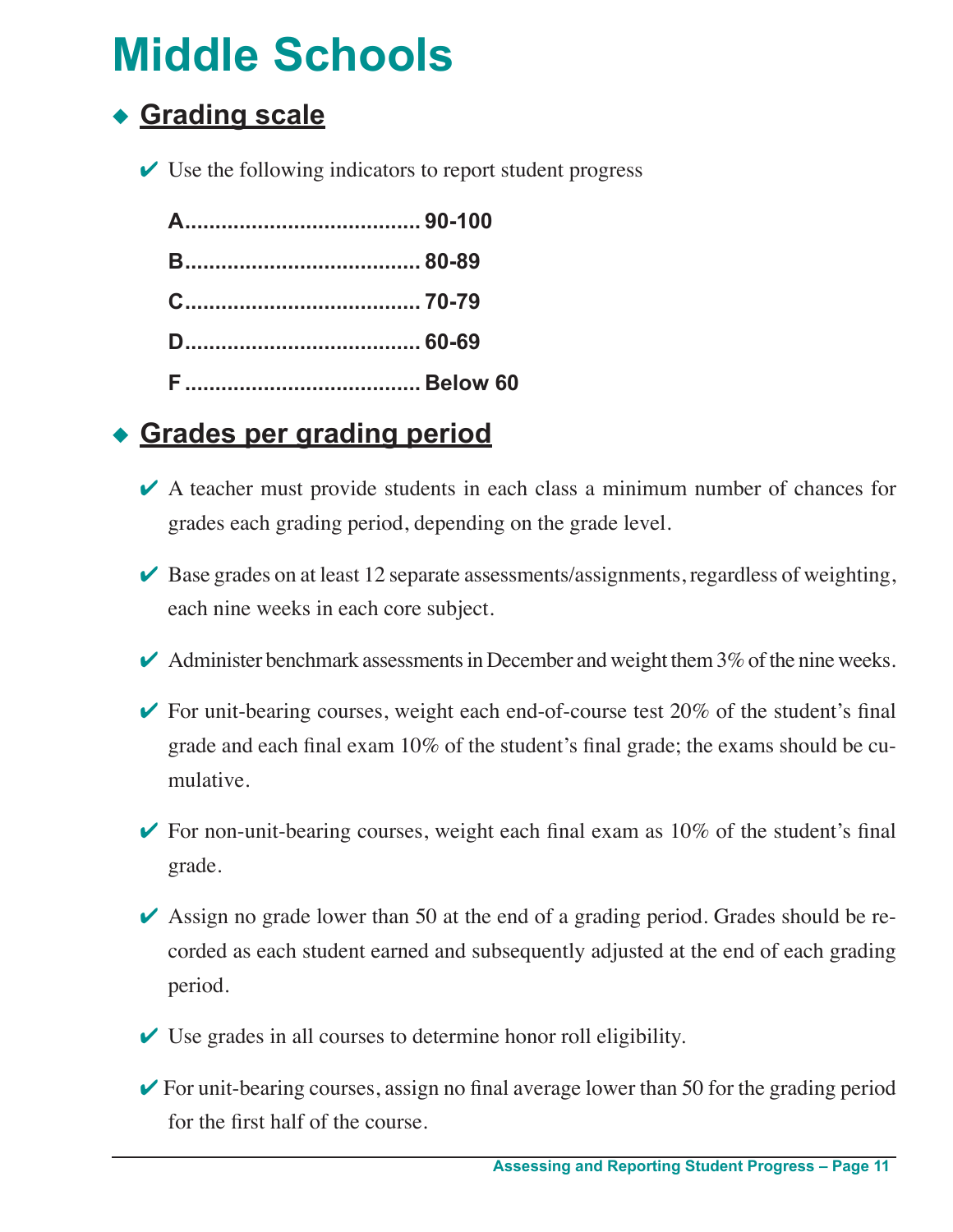#### **Honors & class rank**

4 Determine honor graduate status based on the *Uniform Grading Scale*

- Highest Honor 4.6 minimum GPA on the *Uniform Grading Scale*
- High Honor 4.4 minimum GPA on the *Uniform Grading Scale*
- Honor 4.2 minimum GPA on the *Uniform Grading Scale*

4 Use student average to determine eligibility for *National Jr. Honor Society* and *Jr. Beta Club*

- *• National Jr. Honor Society -* 94 average on the *Uniform Grading Scale*
- *Jr. Beta Club* 91 average on the *Uniform Grading Scale*

#### <u>◆ Honors</u>

 $\vee$  Celebration of Excellence – an event recognizing students who have maintained all "A" averages during middle school.

### **High Schools**

#### ◆ Grading scale

- 4 Comply with all requirements of the *Uniform Grading Scale*.
- $\vee$  Use the following indicators to report student progress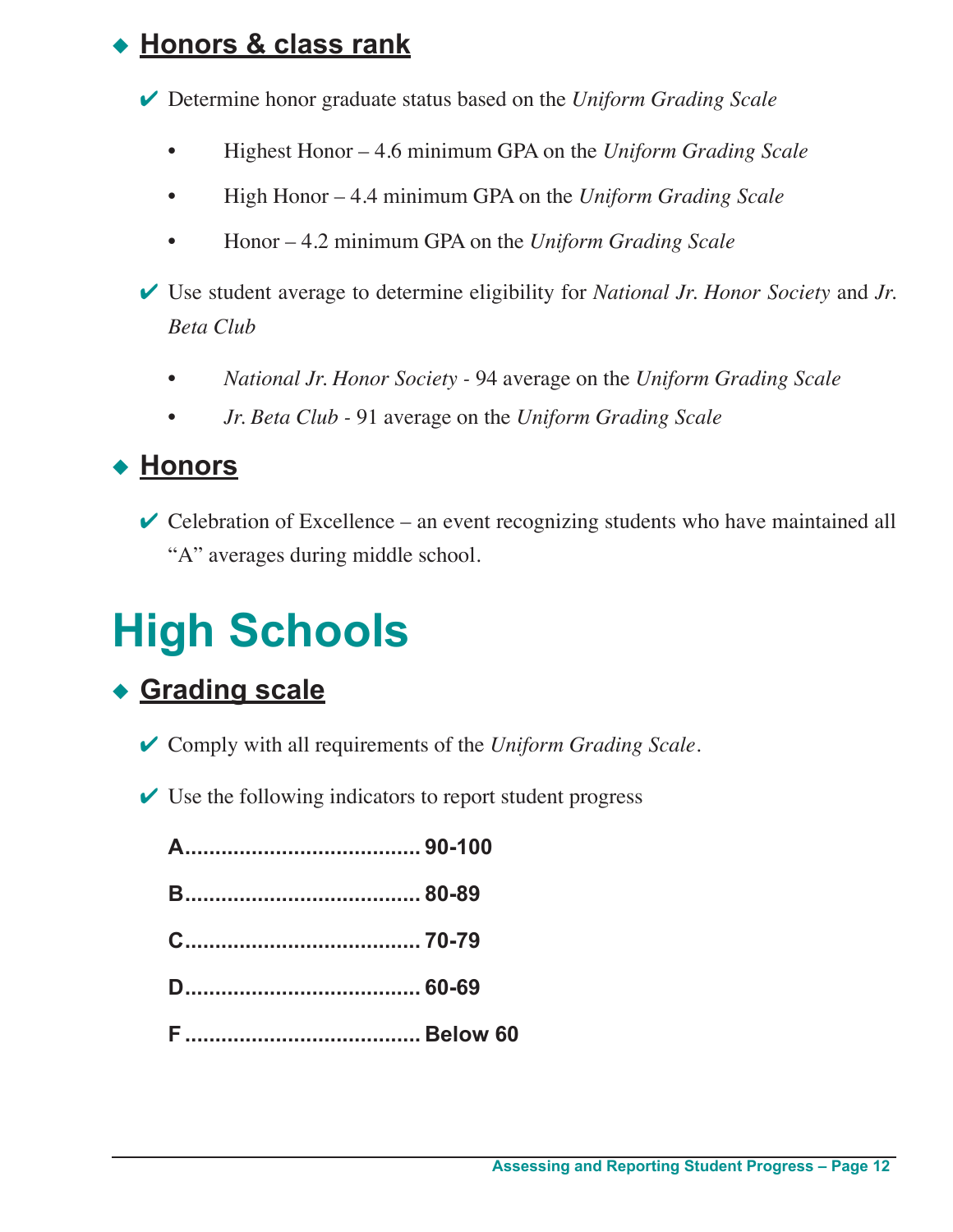#### **Grades per grading period**

- $\vee$  A teacher must provide students in each class a minimum number of chances for grades each grading period, depending on the grade level. The grades should come from various types of assessments. Base grades on at least 6 assessments each 4.5 weeks in each course.
- $\blacktriangleright$  Weight each final exam 20% or end-of-course test 20% of the student's final grade.
- $\triangleright$  For unit-bearing courses, assign no final average lower than 50 for the grading period for the first half of a course.

#### u **Honors & class rank**

- 4 Determine class rank and scholarship eligibility based on the *Uniform Grading Scale*.
- 4 Determine honor graduate status based on the *Uniform Grading Scale*
	- Highest Honor 4.6 minimum GPA on the *Uniform Grading Scale*
	- High Honor 4.4 minimum GPA on the *Uniform Grading Scale*
	- Honor 4.2 minimum GPA on the *Uniform Grading Scale*
- 4 Use grade point average to determine eligibility for *National Honor Society* and *Beta Club*
	- *National Honor Society* 4.4 minimum GPA on the *Uniform Grading Scale*
	- *National Technical Honor Society* 3.9 minimum GPA on the *Uniform Grading Scale*
	- *Beta Club* 4.1 minimum GPA on the *Uniform Grading Scale*

#### **Converting Grades on Transcripts** (Out-of-State, Non-Public Schools)

- $\vee$  When transcripts are received from accredited out-of-state schools (or in state from accredited sources other than the public schools) and numerical averages are provided, those averages must be used in transferring the grades to the student's record.
- $\blacktriangleright$  If letter grades with no numerical averages are provided, this conversion will apply:  $A = 95$ ,  $B = 85$ ,  $C = 75$ ,  $D = 65$ ,  $F = 50$ .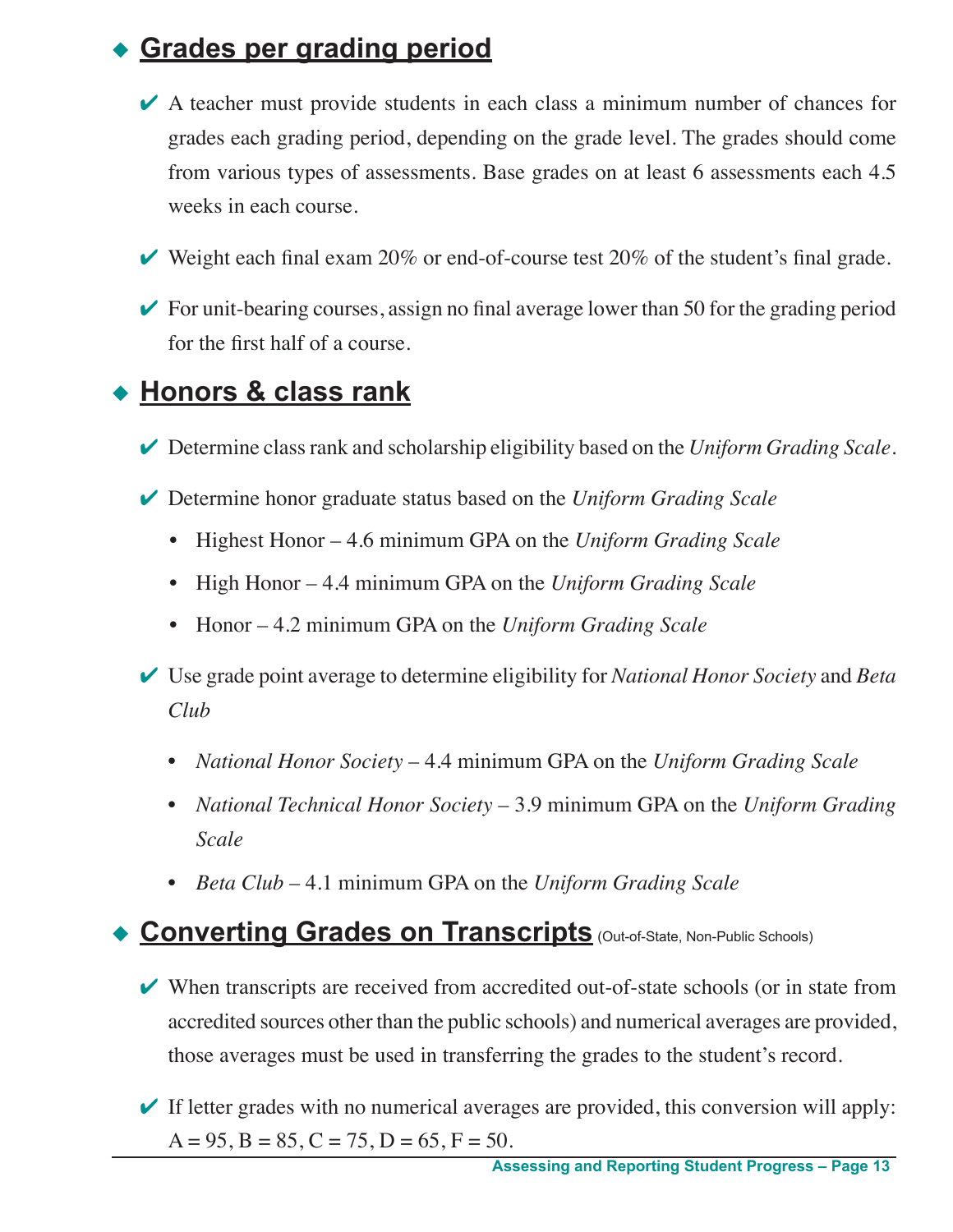- $\blacktriangleright$  If the transcript indicates that the student has earned a passing grade in any course in which he or she had a numerical average lower than 60, that average will be converted to a 65 numerical grade on the new scale.
- ◆ See *SBE Regulation 43273* for additional information on transfers and withdrawals.

#### ◆ Honors

 $\vee$  Celebration of Excellence – an event recognizing students who have highest SAT/ ACT; GPA 4.25 or higher; or student body president.

# **District-Wide Procedures**

#### u **Power School Timeline**

All grades must be entered into Power School as soon as possible. However, grades must be entered no later than seven calendar days from the date the assessment was administered. Students, parents and administration must be notified if posting of the grades requires an extended time frame beyond one week.

#### u **Progress/Interim Reports**

Interim Reports must be sent to parents halfway through each grading period. Parent contact must be made for students who are not passing. School-based administration will determine the method of communication.

#### **◆ Parent Communication**

Teachers are required to proactively communicate student progress to parents. Technology, like email, text messages, etc., should not supplant the need for face-to-face meetings with parents and primary caregivers.

#### **Assessment Examples**

Grades should come from a variety of formative and summative assessments/assignments. Some examples include: rubrics, projects, check lists, teacher observation, exit tickets, Google forms, quizzes, group tasks, interviews/conferences, anecdotal records, running records, teacher notes, journals, hand signals, tests, cold read assessments, polls,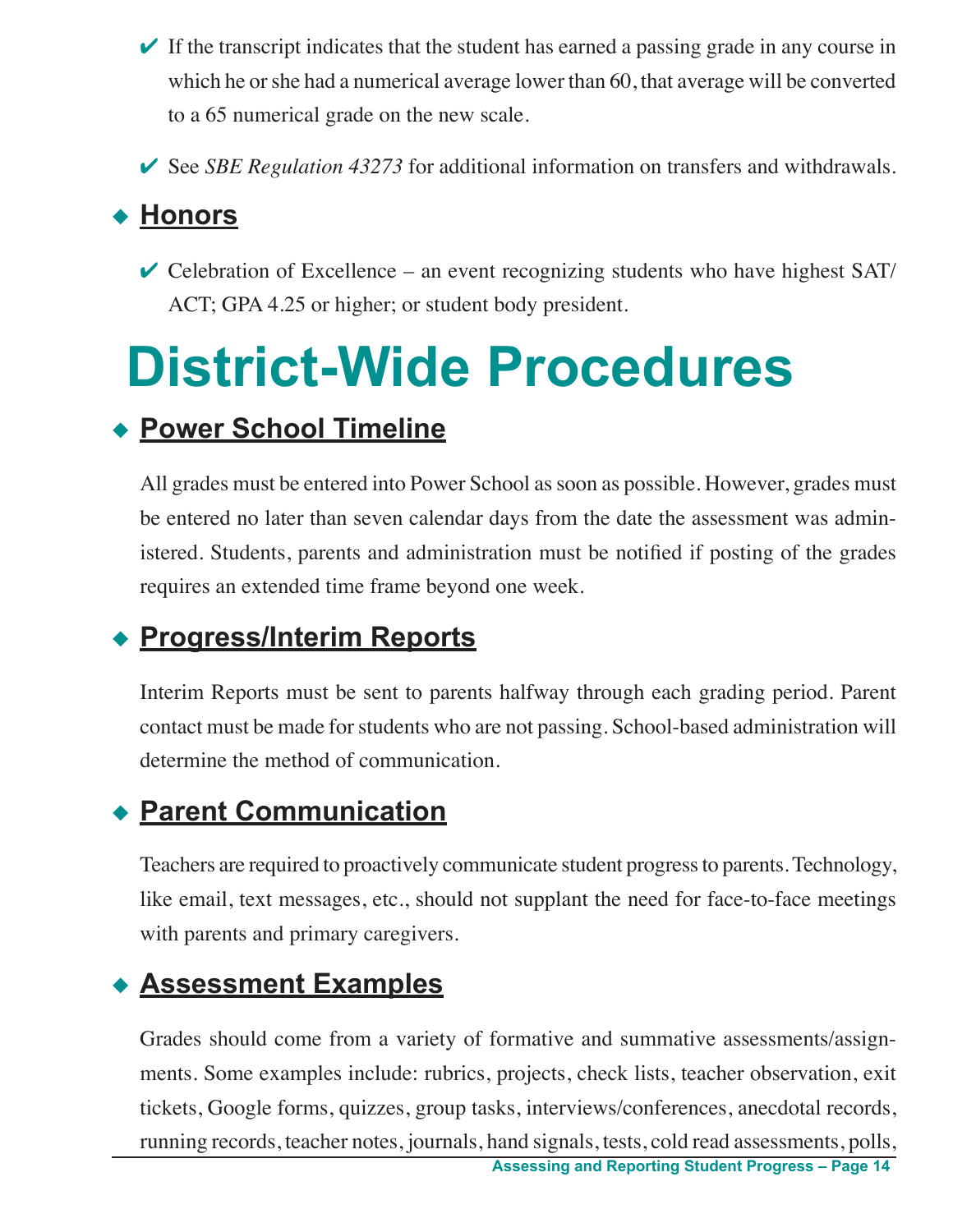multiple choice, open-ended response, portfolios, student generated assessments, self and peer assessments, essays and reading engagement inventories.

# **District support**

To support teachers and school administrators in their efforts to improve the assessment and reporting of student progress, the district will give priority to the following professional development initiatives:

- $\triangle$  Construction and grading of quality, standards-based classroom assessments and the meaningful interpretation of resulting data, with particular emphasis on the use of rubrics to support both instruction and assessment;
- $\blacklozenge$  Effective use of the student-led conference format for parent-teacher conferences;
- $\blacklozenge$  The role of school staff in helping parents understand what classroom grades and standardized test scores really mean and how to convey that meaning to their children.

### **Reflective questions to be addressed to school faculties**

- $\blacklozenge$  For what purpose(s) do we assess student learning and how do we use assessment results to shape instruction?
- $\blacklozenge$  What are the implications of these recommendations for us individually; as a grade level, team or department; or as a school?
- $\blacklozenge$  To what extent are we using rubrics to support quality instruction and assessment individually; as a grade level, team, or department; or as a school?
- $\blacklozenge$  What help do we need with rubrics-based instruction and assessment individually; as a grade level, team, or department; or as a school?
- $\blacklozenge$  To what extent are our assessment and reporting practices consistent within and across grade levels or departments?